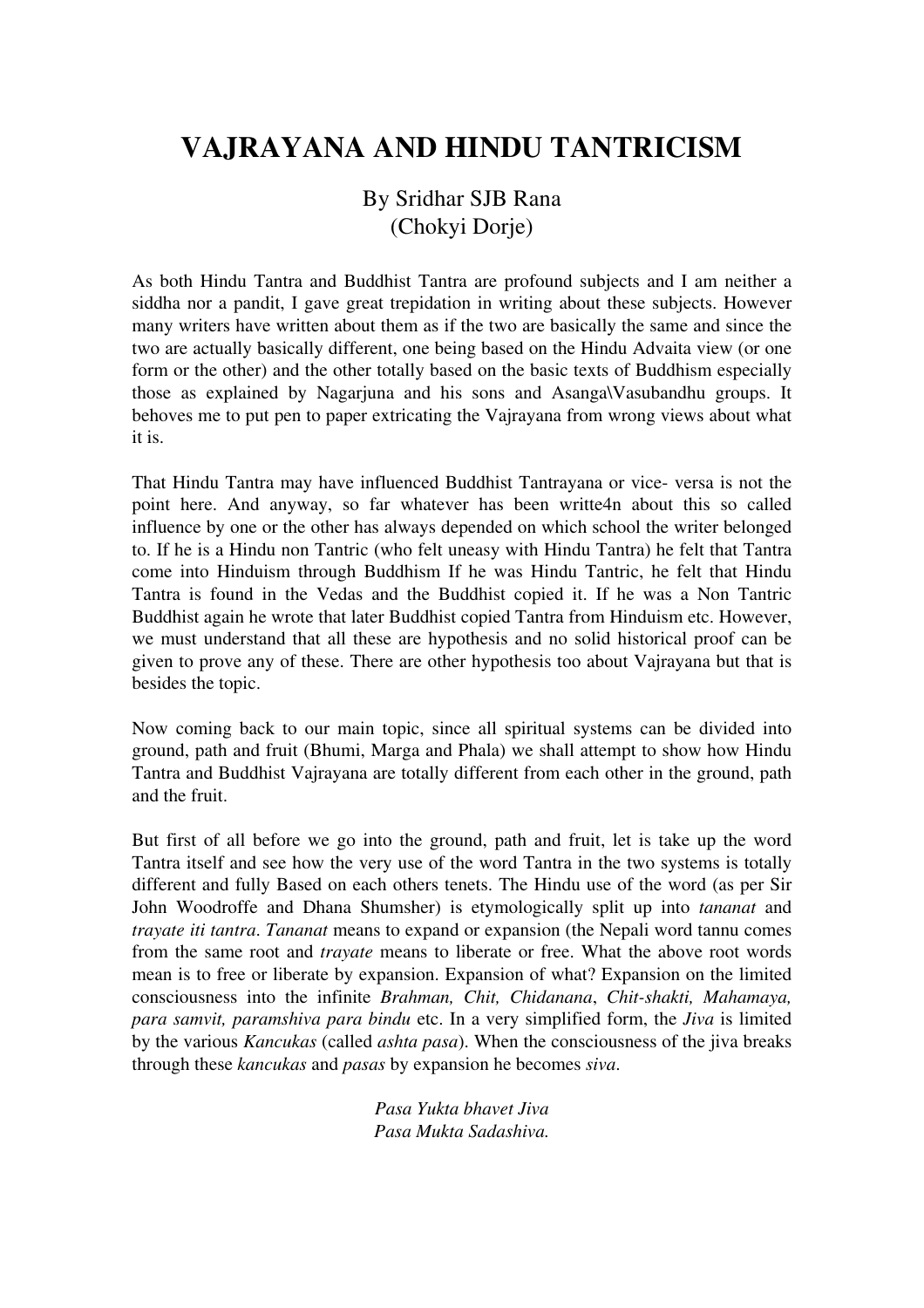He who is bound by the *pasa* is *Jiva*, he who is free of the *pasas* is *Sadashiva*. So this is the definition of the word Tantra within the Hindu network.

Coming to Vajrayana, however, it must first be clarified that Vajrayana is not limited to Tantra alone, some of the names of Vajrayana are Upayana, Guhyayana, Mantrayana Upayana means it is a way of skilful means, and that is very true because the Vajrayana does have infinite methods to attain the Buddhist enlightenment to suit individual temperaments, situation, communications, predilections etc. and includes among its methods non Tantric (technically called Sutra methods) and Tantric methods too. So it is not true the Buddhist Tantra is limited to the use of mantras and deities only. We find within Vajrayana methods and techniques of sutra meditation types of Vipassyana meditations on all the four mindfulness just like in the Vipassyana of the Pali Buddhism. But we also find Tantric Vipassyana which uses mantra and deity visualisation for samatha and vipassyana. How Vajrayana used Visualisation of mandalas etc as Samatha- Vipasyana and how it does not contradict even the principles of the Pali texts let alone Sanskrit Buddhism is subject matter for another article, and that Sanskrit Buddhism is as old as Pali Buddhism if not older is yet another issue and that there are forms of Vipassyana within Pali Buddhism itself which uses the mandala principles, for visualisations and repetition of mantra (eg- the Laos Mountain lineages and the Dhammakaya Foundation of Thailand ) is yet another issue.

So, after classifying that there are infinite types of Vipassyana and not all of them use automatically visualization and mantras but also use pure sutra techniques. We will go into the definition of Tantra it self as per Buddhism.

Buddhism uses the etymological meaning of *tantra* which means continuum, a continuity. Another Sanskrit word for *tantra*, is *santaan* the Tibetan word for Tantra is "rgyud" which means the same thing. So the Guhyasamaja Tantra defines Tantra as " Tantra is continuity and this is Threefold: Ground, Path and Fruit."

The above Tantric texts also calls Tantra-Prabandha. Though both Hindu and Buddhist use *Prabandha*, even here the meaning chosen is again different. For Hindu Tantra, *Prabandha* means systematization and to the Buddhist Tantra, *Prabandha* means continuity and integration.

Rong Zom Chokyi (11th century Tibetan and a contemporary of Marpa) who was a Sanskritist, prefers the meaning of integration in the sense of the integrating into one whole (or holistic) of the different aspects and processes of personality. However, the meaning of continuum has become more popular than the integration.

Of course within Buddhism, Tantra is so multi faceted ( that is why it is called upayayana- the way of skilful means, that no one defining word meaning like "integration" or "continuum" can really fully satisfactorily explain away its true significance within the Buddhist network. So then it would actually require multiple definitions to be fair to it. Long Chen Rabjam- Pa (1308-1363) a great Nyingma Tilbetan Master has thus in his ' thegpai Chog Rimpooche Zo' (Uttama Yana Ratna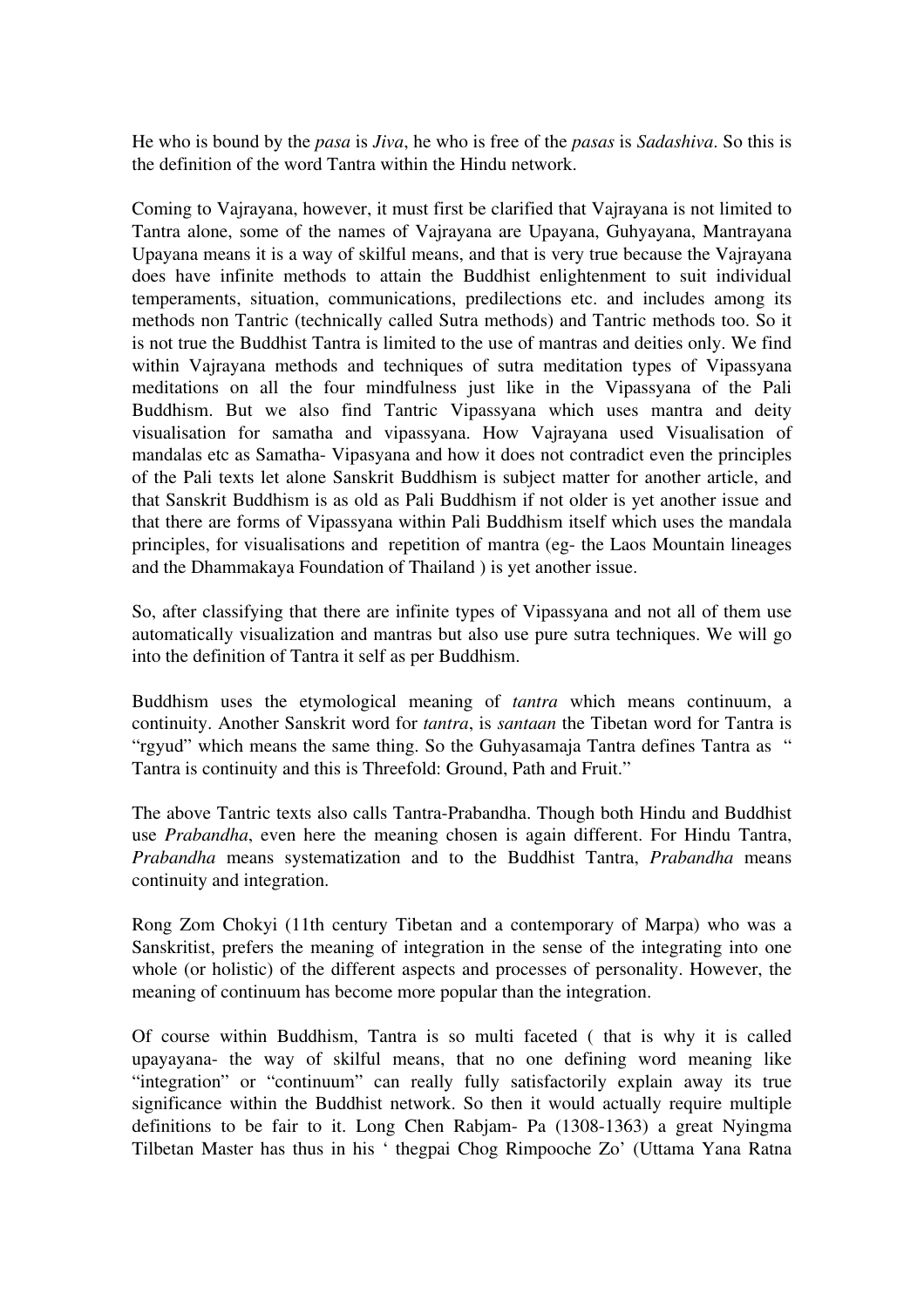Kosha) has given a series of definition. In its *svarupa* (essence) tantra means the presence of *Vidya* (Tibetan Rigpa) and its operation. It can also be divided into two

(a) Paratantra which means the true nature (swabhava) of the mind and (b) the literary works which point out the fairness (swarup) etc.

The great master Jigme Tenpai Nyima (Skt. Abhaya Dharma Bhanu) defines tantra. " The attainments to the realised is tantra of ground (Bhumi) or base (Asraya). That by which one realizes the above through the use of skilful means (Upaya Kausalya) is the Tantra of path (Marga). The goal which one perfects (Siddhi i.e. enlightenment: freedom form suffering) is the Tantra of result." In this way the ground path and the fruit (bhumi, marga and phala) are limited. In the same continuum i.e. Tantra. The base (*bhumi*) is what is primordially. This however is not something existing like the Brahman or *parasamvit* of Hindu Tantra. Nor is it beyond existing and non existing like the Brahman of Sankara it is free of such concepts as existing or non existing (caatuskoti vinirmuktam), It is a non- conceptual wisdom but does not have an inherent existence (niswaghya siddha). The *bhumi* is spoken of in terms of the two truths (satya dwaya of Nagarjana) . The ultimate truth and conventional\ relative truth of Nagarjuna is not the same as the two truths of Sankara. Sankara's ultimate truth is an ultimately existent (*paramartha satta*) whereas there is no such thing as an ultimately existent (*paramartha satta*) in Buddhism. In other words Buddhist Tantra does not have an Asraya or Bhumi on which this universe is based. The universe is baseless, Groundless. This baselessness or groundless or groundlessness is a more refined form of *Anatma* in that it is automatically inclusive of *Anatma*. The path is the skillful blending of means and wisdom (upaya and prajna) to actualise the bhumi which is groundless wisdom and the fruit (phala) is the actualisation of the groundless wisdom, also called Vidya (Rigpa), Sahaja Jnana (Lham Cigkye Yeshe) Prakrita Agrah Jnana (Ma cho thamal gyi shepa) etc.

So as can be seen; the whole purposes of Hindu Tantra is to actualise the basic ground of the *samsara* which is called by various names like Brahman, Parasamvit, Mahamaya etc. which are all extension of a belief in an Atma where as the Buddhist tantras are geared towards the realisation/ actualisation that the *Samsara* and *Nirvana* both are Groundless ie, have no ground or base which is an extension of the belief in Anatma also called Sunyata, Parajnaparamita, Nairatma etc.

This time we took the definition of tantra in the two system to see that the very definition of the word are different.

# **Differences In Base, Path and Fruit (I)**

We shall now took the definition of tantra in the two system to see that the very definition of the word are different.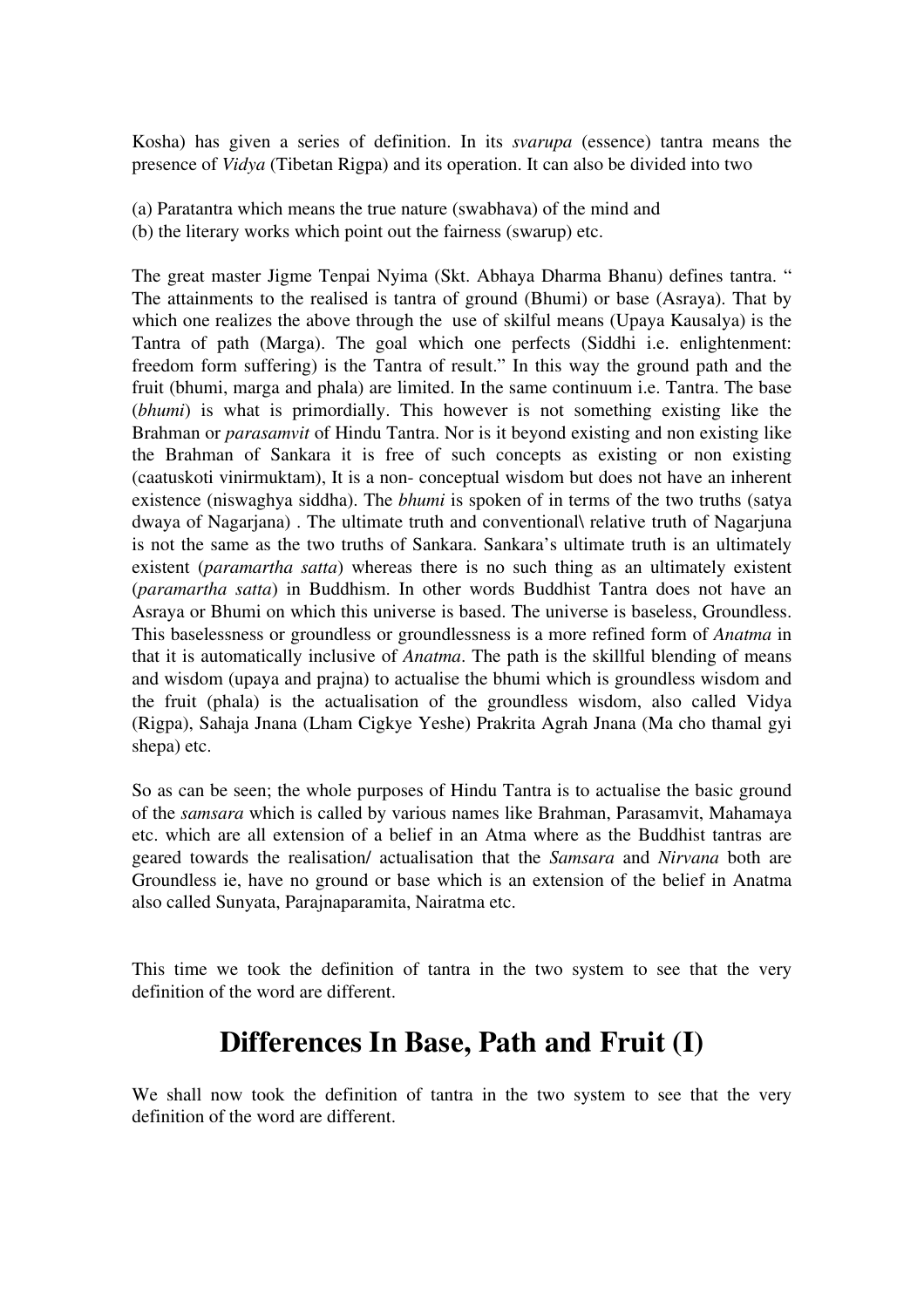The base of Hindu tantra practice is of Advaitism in one form or the other. The Kashmir shaiva tantra call itself very clearly Shaivadvaita and the Shakta tantra calls itself Shaktadvaita. Needless to say Hindu Tantra is not all unanimous in vouching for advaitavada. So there are forms of Hindu tantra which border on the Visistadvaita of Ramanuja and tha dvaitavada of madhavacharya . But for lack of space we shall not deal with (special nondualist) Visistadvaita and (dualistic) dvaitavada schools of Hindu tantra as no effort is required to show that such forms of Hindu tantra are totally different from Buddhist tantra. The ground (bhumi) of the Hindu tantra can be summed up in the work Shiva Shaktyatmakam Viswam ie, Shiva and Shakti are the essence of the universe. In other words Shiva Shaktis is/are the base, the ground of the base. The universe is the lila (play) of the two. The universe is based or grounded in Shiva Shakti, comes out of Shiva. Shakti as its lila (play) and remains grounded in Shiva Shakti at the end. Anyu one who knows the advaita vedanta can see that if Shiva Shakti were replaced by Brahma Maya, this view is not very different from the advaita vedanta of Sandaracharya. Of course, Since there are many forms of Hindu tanrtra like Shakta tantra. Shaiva tantra and even within Shaiva tantra there are the Dachinachara and the vamachara and the Siddhantachara and Kaulachara, there are slight variations to the Basic ground as given above. But basically and broadly speaking they would all agree to 'Shiva Shaktyatmakam viswam.' So it becomes necessary to understand what Shiva and Shakti means.

Shiva is the static aspect of the universe and Shakti is the dynamic in; the macrocosmic sense. In the microcosmic since Shiva is the basic awareness aspect of Mind (as per Shiva Surtra) which in being only aware and not able to do anything else but be a witness (Sakthi of the Upanishads) is static. Shakti is the moving thoughts, emotions etc. of the Mind which is ever in movement (opandana of the Spandana Karika).

The base of man is the interplay (lila) of these two (Kama Kala Vilasa ie- Erotic play of Kama- Shiva and Kala- Shakti.) Likewise the baxe of the cosmos is the same Shiva Shakti evoked in a macrocosmic scale. In th;e words of the Pratyabhigya Sastra the bgase is the ultimate reality is Prakash Vemarsamaya. Prakash is the etaernal light without which nothing con appear and it is Shiva. Vemarsa is Shakti, the swabhava of Shiva. It is so to speak, the mirror, in which Shiva realises his own grandeur, power, beauty. Vimarsa is the Kartitva Shakti of Shiva. The ultimate reality is cit or Pasrasamvit, the non –relationsl consciouness which is Kama Kala , Shiva Shakti, Prakash-Vimarsa.

Whether the emphasis is given to Shiva or Shakti depends on whether one is seeing the ultimate reality from the eyes of the Shaiva Tantra or Shakta Tantra. so this is the ultimate reality (the Paramartha Satta) of the Hindu tantra which substitutes only in the mane t he vedantic Brahman and is two rather that only one (Brahma) as in the Vedanta. However, like the Brahman, these two Shiva and Shakti are actually one. Therefore they truly exist. otherwise they could not be the Paramartha Satta, the ultimate reality.

The Buddhist bhumi is totally different. The ground of the Buddhist tantra can be described in various ways. The Sutra Mahamudra and the Mahasandhi traditions define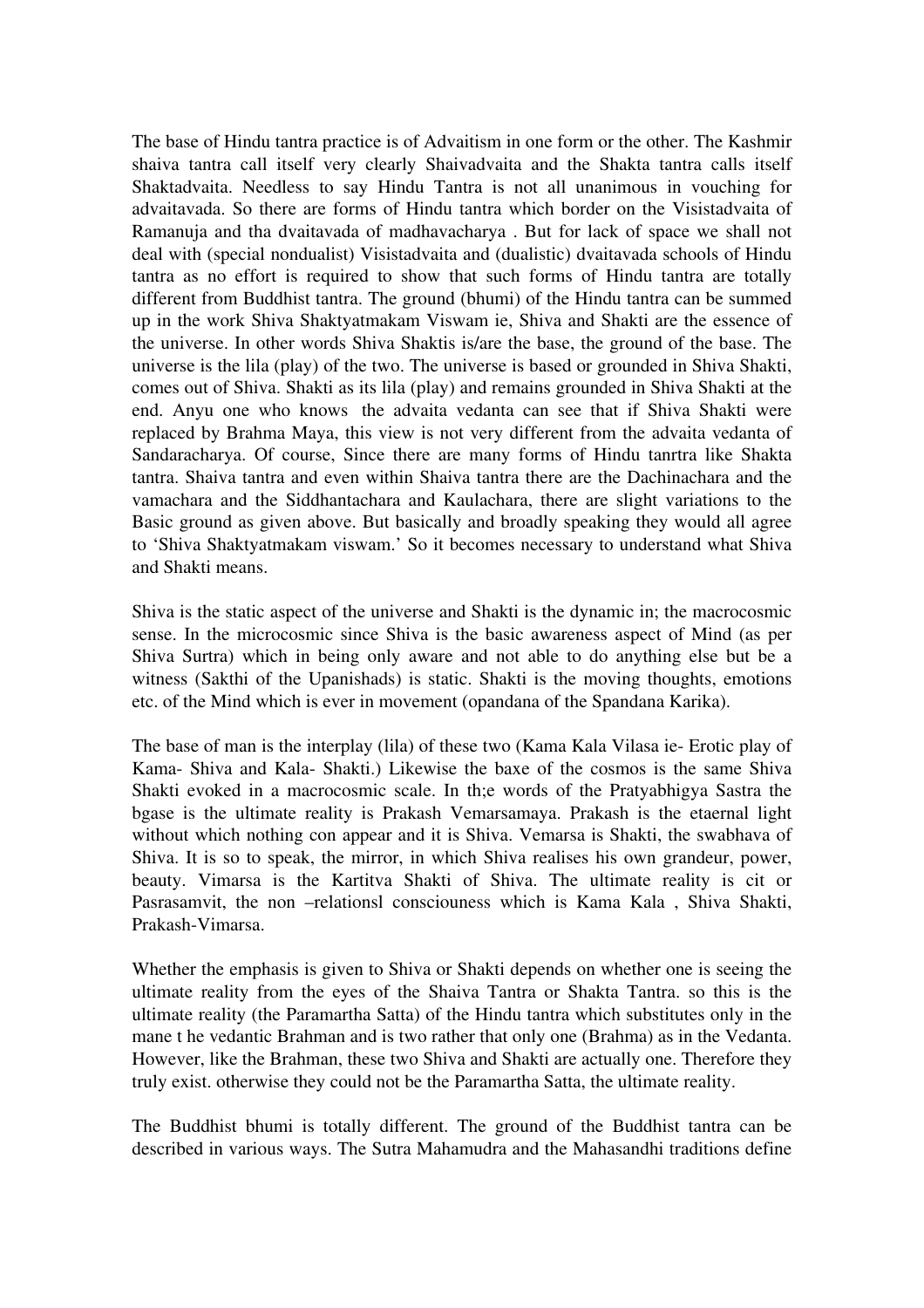the ground as Primordially Pure which is just a technical way of saying Primordially Empty which again in Theravada language woukd boil down to Anatma. Of coures Primordially Pure goes deeper than just Anatma, but again this is another subject. In the Sakya tradition of the Tiabetan Vajrayana, it is said Sal tong zung juk ryu yee chen key dang or in Sanskrit 'Prabhaswar sunyata yuganadha cha sahaja hetu' which means 'Clarity, Emptiness and their two in one are the spontaneously born Cause- Base. Another term used is Groundless Awareness which means Empty Awareness. What all the above words (and many others mean is that the ultimate truth is that there is no ultimate reality/existent (paramartha satta) that one can grasp or hold to as something. And itits exactly this non-grasp ability because there is nothing to grasp because everything is ultimately impoty of real existence or that there is no Atman (truly existing self) whether in the person (pudgal nairatmya or in the phenomenal worlddharma Nairatmya) that is the ground of Buddhist tantra.

So Hindu tantra has a Paramartha satta by the name of Parasamvit which is the union of Shiva and Shakti as its base which is to b

e actualised as its phala (fruit). But Buddhist tantra has anatma or emptiness of real existence of all Dharma and Pudgal. Including the mind which is technically in tantrik terminology called groundless or unity of Emptiness and Clarity, Emptiness and Appearance, Emptiness and Bliss or Primordially Pure as its base to be actualised as its frit. In another words Buddhist tantra is based on the non existence of any Paramartha satta and is geared towards the realisation/actualisation of this existential fact, whereas Hindu tantra is based on a Paramartha Satta and its actualisation.

It is obvious that the very ground or base (Bhumi) on which these two systems of tantra are based are diametrically opposed.

One on the realisation by a Wisdom consciousness of the non- findability (anupalabdhi) of any sort of Paramartha satta (ultimate reality) anywhere and the other the actualisation or realisation of some Paramartha satta (an ultimate reality that truly exists). Needless to say this is the basic difference between Buddhism and Hinduism as a whole.

# **Difference In Their Base, Path and Fruit (II)**

Many persons are confused about the fact that both Vajrayana and Hindu tantricism use mantra and deities in their practices as a proof that their practices are basically the same.

Needles to say, it is based only on surface understanding of both Hindu tantricism and Buddhist Vajrayana.

First of all, the very base ie, the foundation on which Hindu Tantric practices, is to realize an Ultimate real/Existent (*Paramartha Satta*).

Where as the foundations of Buddhist tantra is to realize that there is no *Paramartha Satta* ie there is Emptiness of the *Paramartha satta.*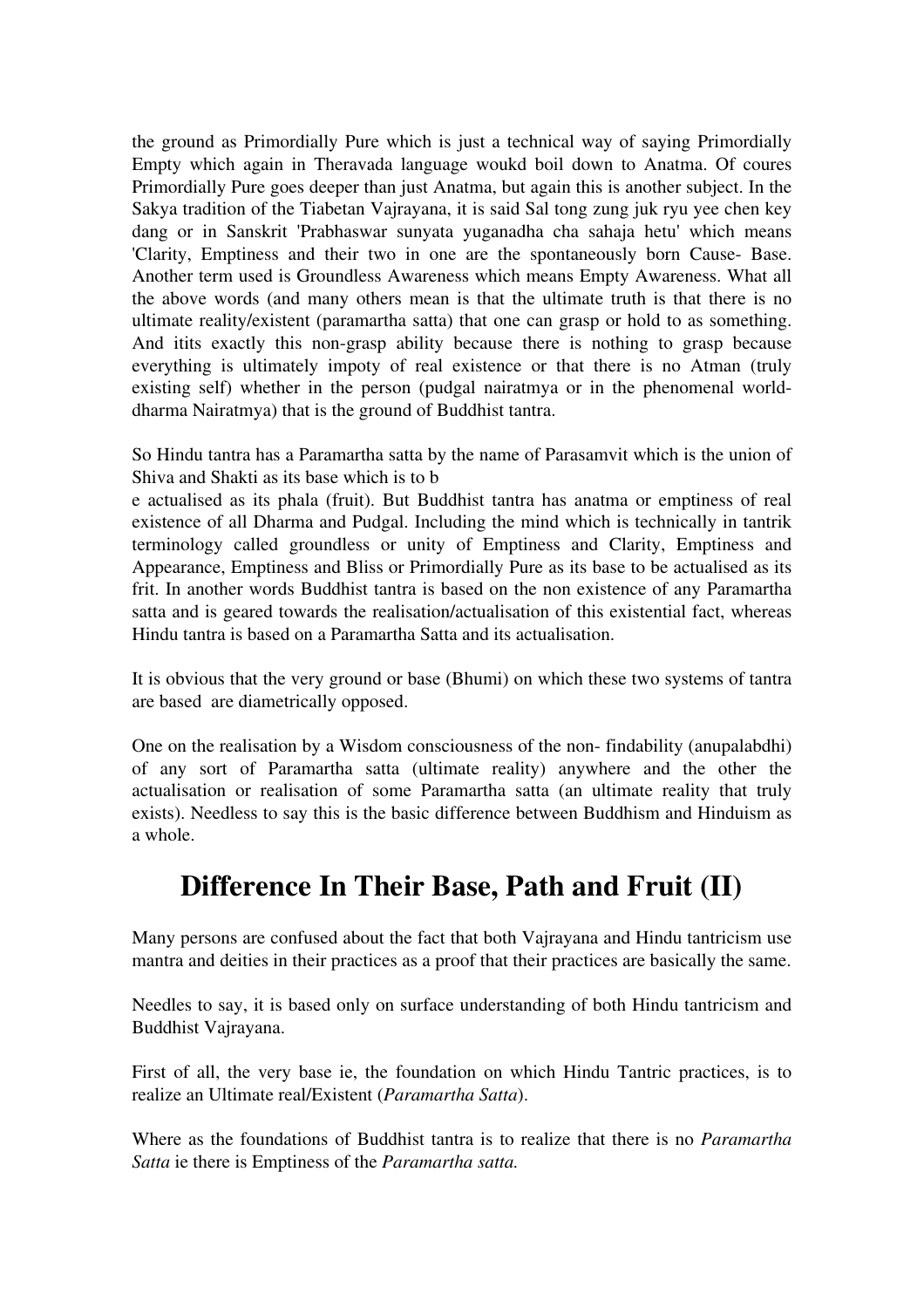Anybody can see that to realize there two diametrically opposed base would require an almost equally diametrically opposed path.

So just because both happen to use mantras and deities it is naive to state that these practices are the same or even similar.

To Buddhism all practices (meditation, mantra- visualisation), no matter what name you give it, are done to actualise some thing. Be that some material gain or some subtle form like the Brahman/Atma of Vedanta or the Shiva-Shakti of Shaiva and *Shakta tantra*.

They are only the extended versions of materialism. All of them are geared towards the achievement of one thing or the other; be it gross or subtle.

The strategy to free oneself from this sorrowful world by creation/fabricating (Parikalpit) on Absolute/Really Existing/Eternal, unchanging is merely a subtle version of the strategy of escaping from the problems and boredom of life by escaping with the help of achieving money or other such things.

All of these are escapists strategy and are labelled materialistic solution.

By the same logic, the search for the eternal Unchanging Atman/Shiva Shakti and escaping to them from the sorrows of life is called spiritual materialism (adhyatmika bhautikavada) in Buddhism.

The only true freedom must be a facing of the actual situation of the world as it is (*tathata*) without creating escapist dreams or fabricating dream realities unlike the world and which there fore is unchanging, really existing and so on.

The whole of Buddhist path is geared towards teaching or making the individual relearn how to face the actually reality (*Yathabhuta*) and not see the world according to a conditioned visions, whether they are ordinary human conditioning or learned conditioning through religions for example, and eternal Atman of the Upanishads.

Whereas according to Buddhism, the whole of Hindu tantricism is geared towards the realisation of exactly such a fabricated (albeit refined) dream like the Atman.

Her, it is important to notice that it is not possible that Hindu tantricism which is based entirely in search of an Ultimate Reality separate from this Samsara itself as Nirvana can have the same practices as Buddhism.

Hindu Tantric practices are based on the belief that the ten Mahavidya as (ten great wisdom deities) are really existing and by continuous 'japa' of their mantra, one will slowly get their grace through which one will slowly identify oneself with them and become the Mahavidyas themselves and be liberated.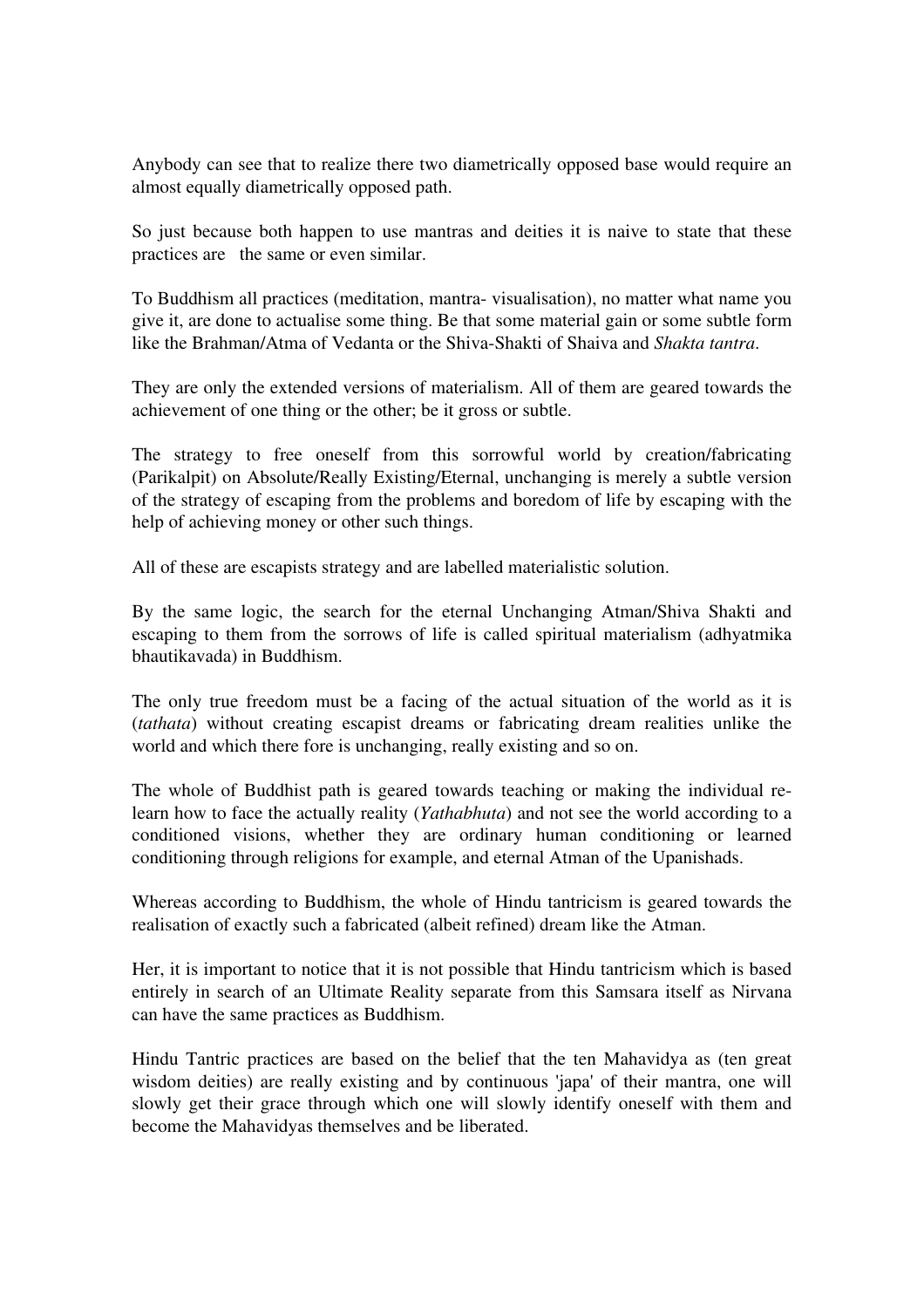The progress of the practice is from *Daso'ham* (I am slave) where the practitioner believes in the deity as his/her Master or Lord. With continuous 'japa' of the deity (as the saying goes *japad shiddi japad siddhi, japad siddhi no samsaya* meaning siddhi is attained through japa...no doubt) one slowly merges into the deity (like Kali, Tara or Tripurasundari) and becomes one with the deity.

At this stage it is called *So'ham* (that I am ie., I am Shiva/Kali). Then with more japa or more accurately more japa of the mantras got in series called *Krama Diksha*, he/she becomes completely dissolved into kali/Tripurasundari so that no 'I' is left any more and only the deity is left.

At this stage it is called *Na'ham* (no me). And this is the Acme of Hindu tantra where the personality has completely dissolved into one of the ten (Dasa Mahavidya) and what is left over is the ultimate reality called by whatever name — Kali, Dhumavati so on.

It is said in the Mahanirvana Tantra 'Krama diksha yuttor devi, Kramat sambhur bhaver' (As the person becomes endowed with Krama Diksha (serial mantra initiation) gradually the person becomes Shiva.)

The actual modus operandi is that the disciple first receives the initiation of one of the Mahavidya from a Guru. He learns the mantra and dhyana (visualisation).

He, then, does japa dhyana of the deity ie., he visualises the deity in front of him and repeats the nyasa and mantra.

Nyasa is placing the deities in different part of the body and varies with different Kramas.

So one imagines various deities (who are part of the Karma of the "Mula Devata" in different joints of the body by touching that part of the body with ones, fingers and repeating the mantra.

Exactly how it is done varies with the various kramas.

The rest depends on doing more and more japa (as said above) and completely getting oneself absorbed into the visualised deity until their unity and finally only the deity is left.

In Buddhist language this is more and more *samatha* (absorption) until identification and loss of self occurs.

It has to be mentioned that all forms of Hindu Tantra are not unanimous in their basic concepts unlike all forms of Buddhist Tantra (who are all unanimous in there basic concepts).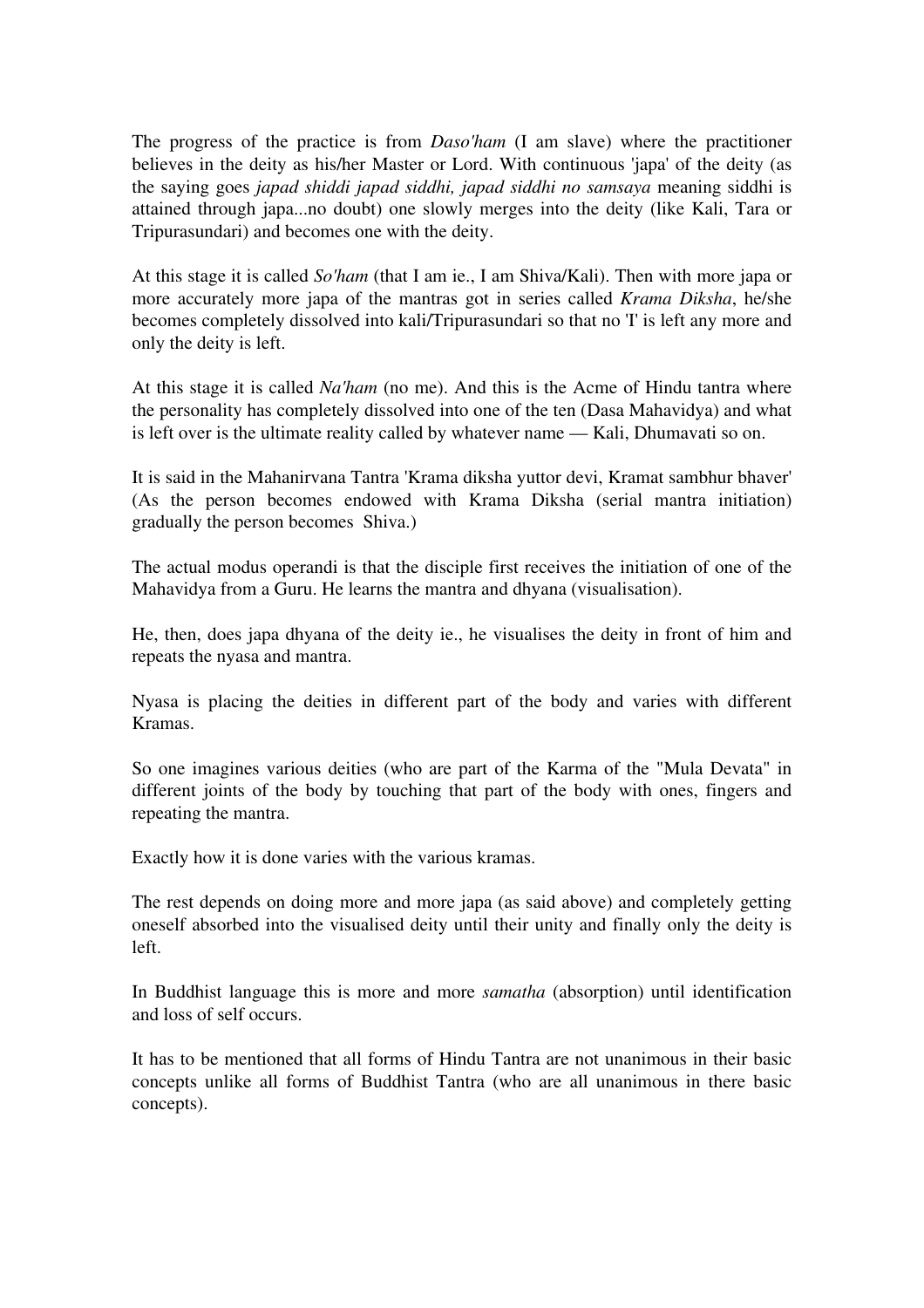1. Some forms of Hindu Tantra (Kasmir Shaivism) believed that Shiva is in one's own mind; but the majority believe that deities exist independently and the personality which is unreal dissolves into the Real Deity.

All forms of Buddhist Tantra believe the essence of all deities is one's own mind.

2 Whereas visualisation and mantras in Hindu Tantra are limited to the ten Mahavidyas as the highest forms of deities, but in Buddhist Tantra these are. relegated to the positions of only protectors of the Dharma (dharmapalas) who can only clear obscuration in a practitioner's practice but not really give enlightenment.

But besides these dharmapalas like Mahakala or Mahakali, Buddhist Tantra also gave visualisations and mantra of Gurus, Bodhisatvas like Manjushree, Avalokitesvara, Vajrapani and Ista devas.

These, it is made clear — especially the Ista devas (called Yidam in Tibetans) are your own Mind and not something separate. And it is only the proper use ie., *samathavipassyana* of Mind Deities (the word Yidam in Tibetan means Mind Bond) that can liberate.

Simply repeating mantras and visualising is not only said not to liberate automatically but can also lead to more subtle forms of spiritual materialism according to Buddhist Tantra.

Among the Newars, the priests of Hindu Newars are called Deobhaju whereas Buddhist Vajrayana priests and called Gubhaju. It shows clear differences in emphasis to Hinduism Devas are the supreme and represent various forms of god, that is why the priest is called Deobhaju. But for Buddhism Deva are manifestations of the mind and the mind and the Guru are one. So the Guru is the supreme. He creates the devas and introduces them to the disciple. He and one's own mind are not really two. Further more there is no God (Ishwar) In Buddhism so the question of the devi/devatas in Vajrayana becoming manifestation of god (Ishwar) is completely out of question. That is why the priests of Vajrayanas are called Gu(ru)bhaju. It is also not surprising that many western scholar call Tibetan Vajrayanas as Lamaism. Although this is inaccurate and actually wrong since there actually is no such thing as Lamaism. however it is true that the word lamas means guru and the lama is supreme in Tibetan Vajrayana as well and Lama is the Tibetan word for the Sanskrit Guru. The Buddha himself, in all forms of Buddhism is the Supreme Guru and not by any means some sort of replacement for god in the other forms of religion. So the Devas are manifestations of the mind itself given archetypal forms for quick purification and *Samatha* (called *Shiney* in Tibetan) i.e. quietening the mind. They are never really independent of the nature of mind which is called Empty and Luminous in Tantrik terminology. So all the deities and their consorts are sons are only metaphoric ways of expressing manifestations. It is totally stupid to say, as some so called Vajracharyas influenced by Theraravada have written that Vajrayana has created many Buddhas out of the one Sakyamuni Buddha and given them wives and children. Vajrayana has not created replacements for the historical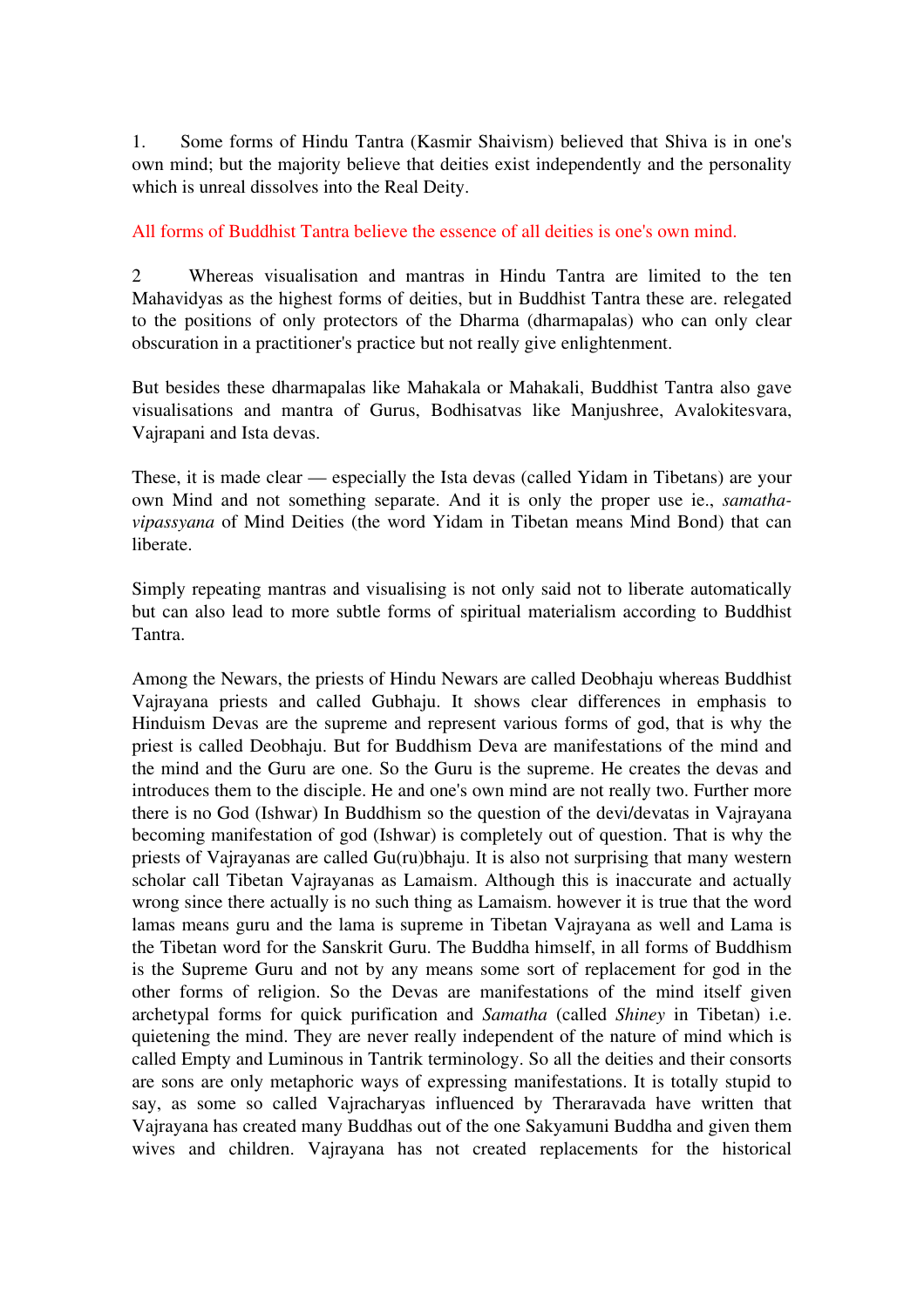Sakyamuni. What Vajrayana has done is discovered easier ways to purification and *Samatha* through Visualising metaphoric forms of the enlightened mind of Sakyamuni. As I have already mentioned the firm of Vippassyana most common in Vajrayana is through Chittanusmriti ie. mindfulness of the mind. Visualising of various mandala like forms and spontaneous appearance of Devas in meditation of this kind is found not only in Vajrayana but also the Theravada Buddhist tradition of the mountain tradition of Laso. So these Theravadin."Vajracharyas" who have tried to make fun of the mandalas of Vajrayana are also criticising their own Theravada traditions as practiced in the Laos mountains. I believe this is breaking of one of the major shilas in the Theravad tradition (creation disturbance in the Sangha).

Hindu Tantra certainly does not use the Devi/Devata in this way except in the Kashmir form of Shaiva Tantra as mentioned before.

As mentioned earlier the ten Mahavidhyas are the ultimate deities in Hindu Tantra who represented God or Ultimate Reality depending upon which *amnaya* (way) of Hindu Tantra one follows. However in Buddhist Tantra as already mentioned none of the visualised represent either god or the Ultimate Reality (*Paramartha Satta*) and this has already been clearly explained in the foregone pages.

As already said what they request is the mind or the Guru. There are various classes of deities (Visualisable form would be more accurate in Buddhist Tantra) whose concept of Devas is so drastically different form that of Hindu Tantra that they can not in any way be called even remotely similar. The various classes of forms used for meditation in Vajrayana are: 1) Guru 2) Buddhas and Bodhisatvas 3) Yidam 4) Dakinis and Dharmapala.

#### **1. Guru:**

Who Represent the entire lineages from Sakyamuni till now. Since every teacher that comes from an unbroken lineage represents every other in the lineage, their enlightenment being the same, it is not necessary that only Sakyamuni represents the Guru. So in the Vajrayana tradition not only Sakyamuni but also Padma-sambhava, Naropa, Milarepa, Virupada, Karmapa and a host of others who represented the Enlightenment of Sakyamuni are also used as Guru- Visualisation. This is totally nonexistent in Hindu Tantra which has only Guru Puja which is done to ones own Guru on certain days like Guru Purnima; but no meditation which uses the Guru for Samatha-Vipassyana is found. Furthermore the concept of a pure lineage, unbroken so that any one lining Guru's mind is the same as any other before him (which is a technical way of saying that they have all experienced the same true enlightenment and not different states as per each Guru and certainly does not mean have lost their individuality or identity such as a concept does not exist in any form of Hinduism except those influenced by Buddhism. What I am talking about is the transmission from generation to generation of exactly the same enlightenment state without distractive changes, not transmission of concepts or ideas from generation to generation which is found in Hinduism also. This concept of the same (pure) enlightened state "being transmitted"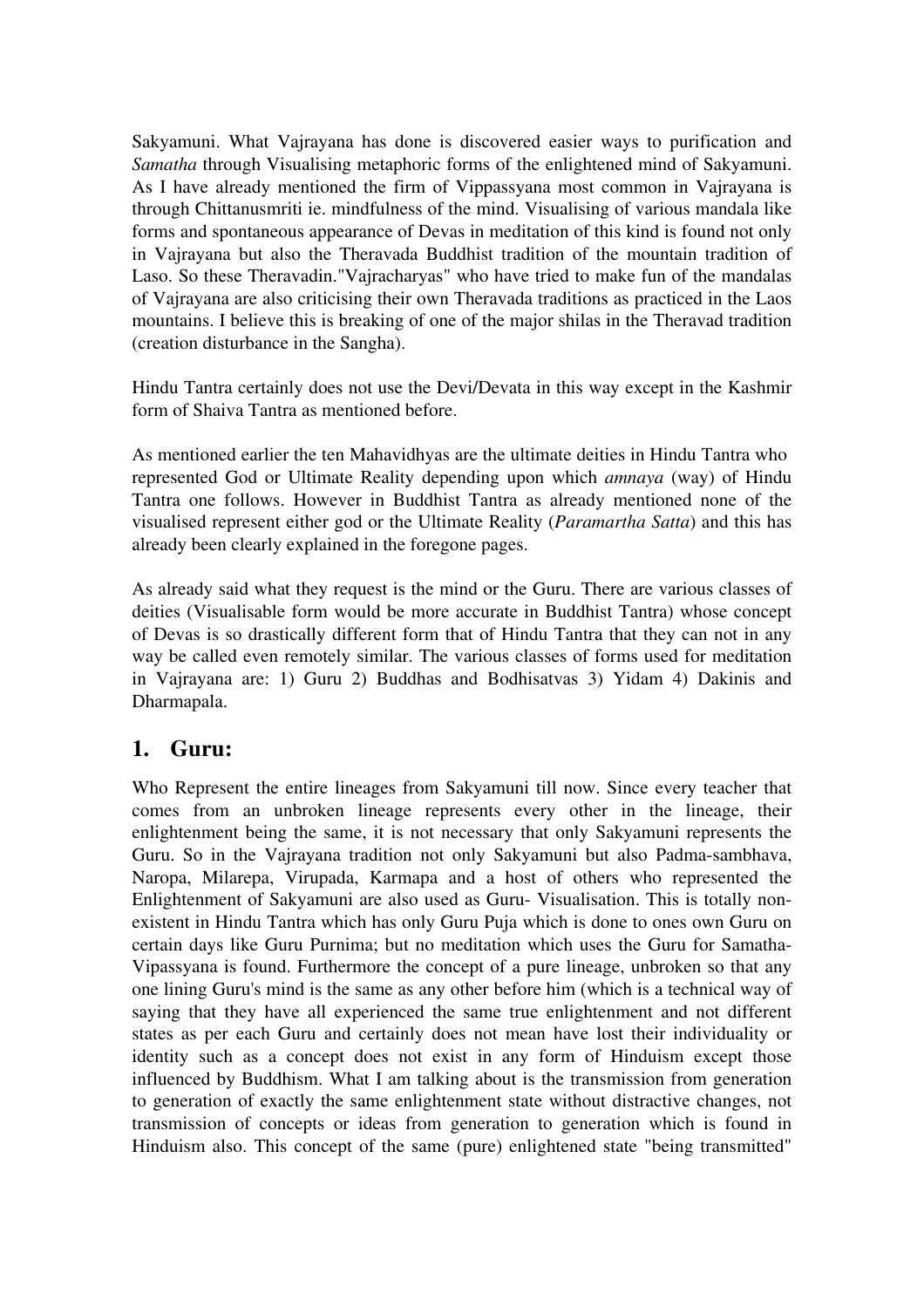generation to generation without any breakage (which would open up distortions) is very important for all forms of Buddhism which emphasis meditation and the experience of experience of enlightenment and especially for Vajrayana which is one of the most practically oriented forms of Buddhism.

### **2. Buddhas and Bodhisattvas:**

Although Buddhas and Bodhisattvas technically came under the heading Guru, here, We are talking about forms like the five Tathagatas (called by the misnomer pancha Dhyani Buddhas) and Manjushree. Avalokteshvara, Vajrapani etc. Of course all of these represent the Guru too. The panch tathagata represent the essence (which is primordially pure) of the five passions in us enumerated as Akshobhya for *krodha*, aggression, Vairochan for *moha*/stupidity, narrow-mindedness, Amitabha for *Kama*/passion desire. Amogha Siddhi for *paissunya*/jeolousy. Ratnasambhava for *mada*/pride. If these passion (*kleshas*) were not primordially pure (which can be seen as either empty of real existence (Niswabhavasiddha) for beginingless time or as non-dual widsom (advaya jnana) from beginingless time. One could never be free of them as they (the kleshas) would really exist eternally. This primordial purity of each passion is represented by the five tathagatas. The *pancha tathagata* also represent the five skandhas in their true nature (not as how they appear to the deluded mind) which again can be called as nondual wisdom or emptiness (which, when understood, property are not contradictory but this is a subject by itself) It is also important to mark the use of the word *advaya* as opposed to the Hindu *advaita* which are contradictory concepts and not the same at all — as many Hindu and Buddhist scholars have believed. So coming back to the *pancha tathagatas*, anybody can now see that they are not subdivisions of Sakyamuni nor can you speak of them as personalities who have wives and children. The consorts and sons are also equally metaphorical automatically.

Furthermore these kinds of devas (Bodhisattvas and Buddhas) are used again like the Gurus for specialized forms of Samatha- Vipassyana: and needless to say such methods are not found in Hindu.

## **3. Istadeva (Yidam in Tibetan):**

The word Yi-dam translates something like *Mana bandha* in Sanskrit. All these dieties are Mind-Bonds/Mind Bound. So evidently the use of the word. Istadeva is not the same as in Hinduism. Although in both Hinduism and Buddhism you can speak of *Istadeva* as personal deity, in Hinduism he is someone who is the god and master above one and the one into which one dissolves one's little self whereas in Buddhism the *Ista* being the beaarest or personal deity symbolising ones own mind — the true nature (*svarupa* of the deity) is the same as the nature of mind on which one does vipassyana of the chittanusmriti group. So Istadevas are merely ones own mind given visualisable forms and vipassyana on them as therefore Chittanusmriti. Using what is called the *Utpattikrama* and *Sampannakrama* (often translated into English as development/generating), creative stage which is the tantrik way of doing Samatha and